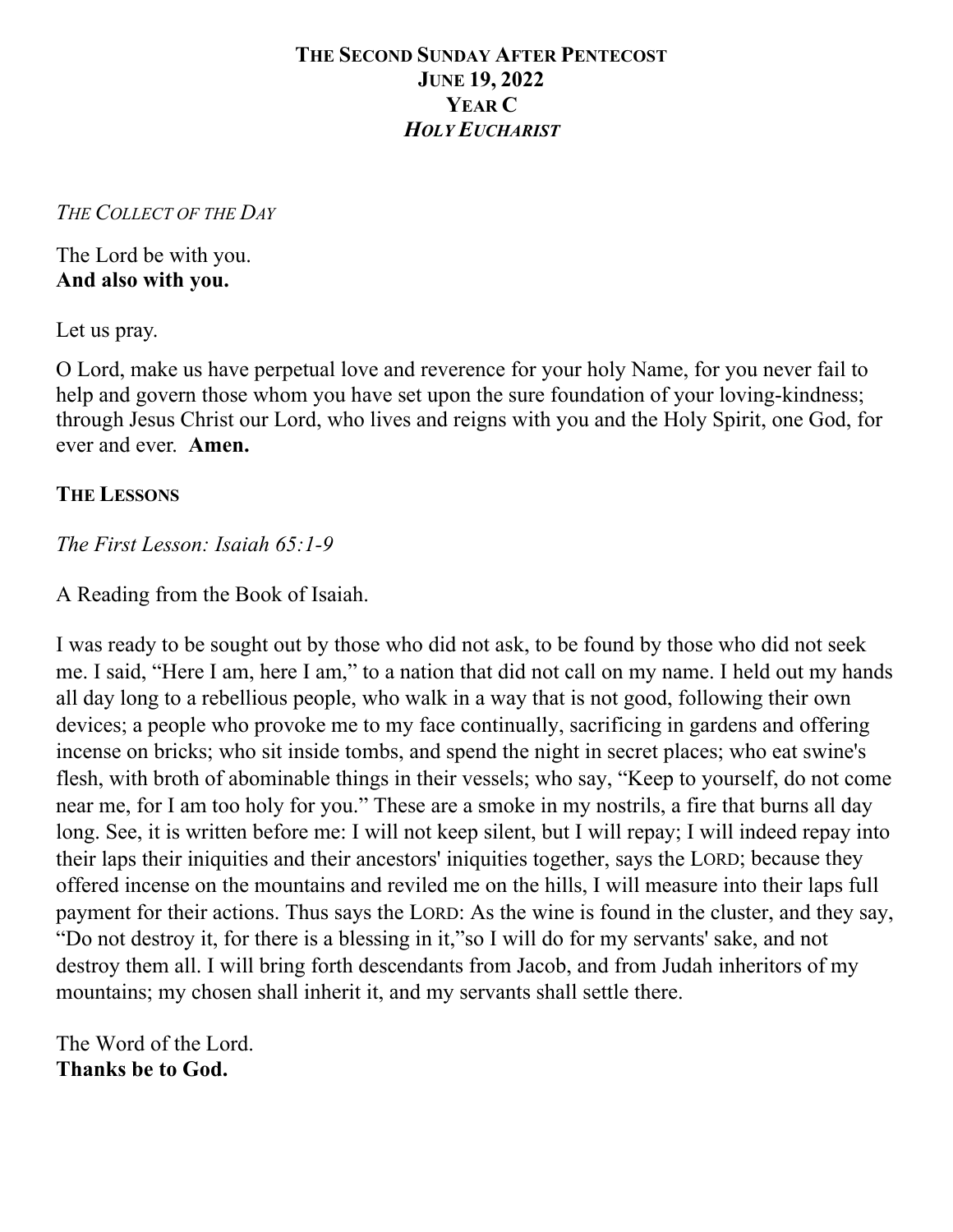18 Be not far away, O Lord; \* you are my strength; hasten to help me. 19 Save me from the sword, \* my life from the power of the dog. 20 Save me from the lion's mouth, \* my wretched body from the horns of wild bulls. 21 I will declare your Name to my brethren; \* in the midst of the congregation I will praise you. 22 Praise the Lord, you that fear him; \*stand in awe of him, O offspring of Israel; all you of Jacob's line, give glory. 23 For he does not despise nor abhor the poor in their poverty; neither does he hide his face from them; \* but when they cry to him he hears them. 24 My praise is of him in the great assembly; \* I will perform my vows in the presence of those who worship him. 25 The poor shall eat and be satisfied, and those who seek the Lord shall praise him: \* "May your heart live for ever!" 26 All the ends of the earth shall remember and turn to the Lord,  $*$ and all the families of the nations shall bow before him*.* 27 For kingship belongs to the LORD; \*

he rules over the nations.

*The Second Lesson: Galatians 3:23-29*

A Reading from the letter of Paul to the Galatians.

Now before faith came, we were imprisoned and guarded under the law until faith would be revealed. Therefore the law was our disciplinarian until Christ came, so that we might be justified by faith. But now that faith has come, we are no longer subject to a disciplinarian, for in Christ Jesus you are all children of God through faith. As many of you as were baptized into Christ have clothed yourselves with Christ. There is no longer Jew or Greek, there is no longer slave or free, there is no longer male and female; for all of you are one in Christ Jesus. And if you belong to Christ, then you are Abraham's offspring, heirs according to the promise.

The Word of the Lord. **Thanks be to God.**

*The Gospel Lesson: Luke 8:26-39*

*All stand, as they are able.*

The  $\overline{\mathbf{A}}$  Holy Gospel of our Savior Jesus Christ according to St. Luke **Glory to you, Lord Christ.**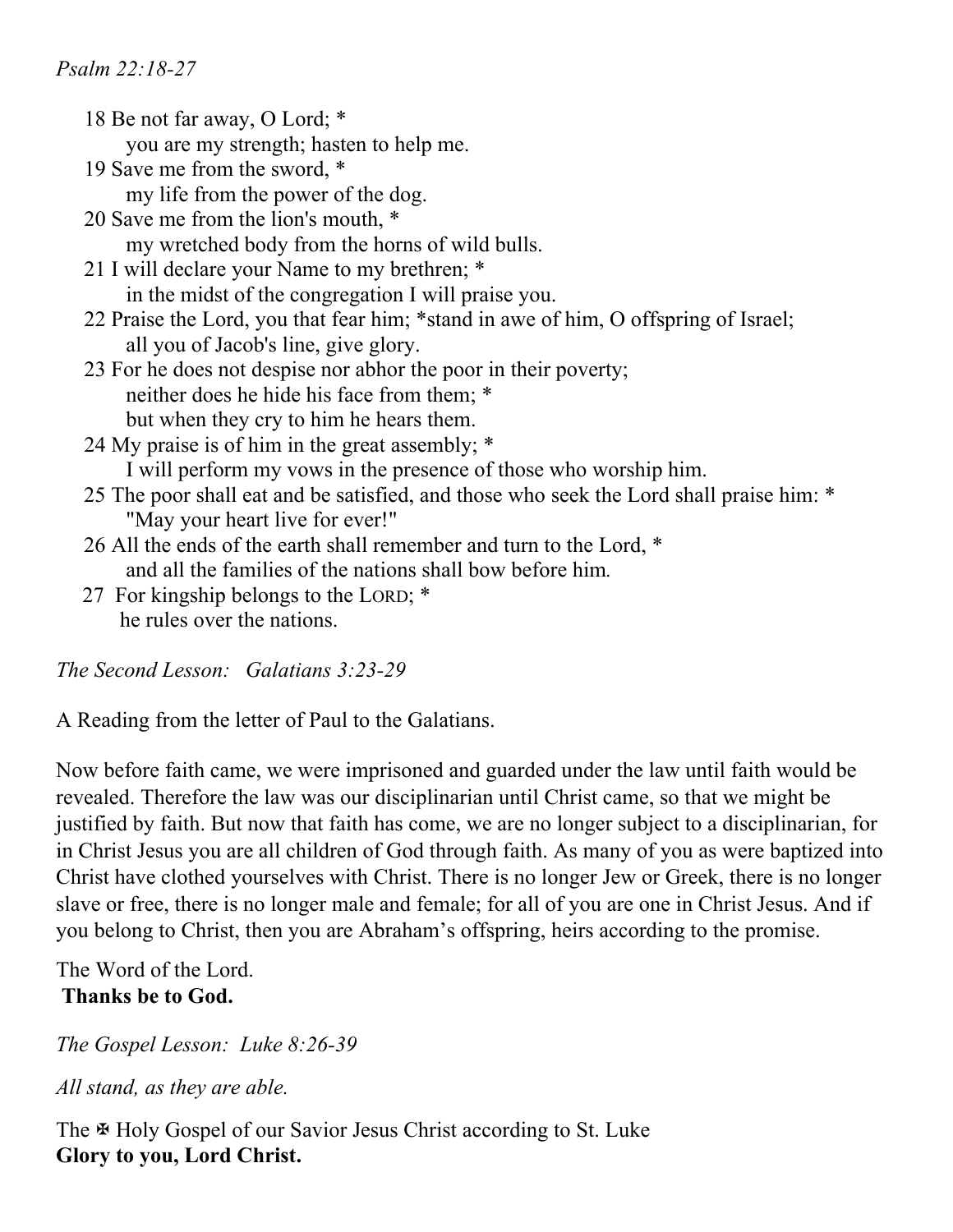Jesus and his disciples arrived at the country of the Gerasenes, which is opposite Galilee. As he stepped out on land, a man of the city who had demons met him. For a long time he had worn no clothes, and he did not live in a house but in the tombs. When he saw Jesus, he fell down before him and shouted at the top of his voice, "What have you to do with me, Jesus, Son of the Most High God? I beg you, do not torment me" − for Jesus had commanded the unclean spirit to come out of the man. (For many times it had seized him; he was kept under guard and bound with chains and shackles, but he would break the bonds and be driven by the demon into the wilds.) Jesus then asked him, "What is your name?" He said, "Legion"; for many demons had entered him. They begged him not to order them to go back into the abyss. Now there on the hillside a large herd of swine was feeding; and the demons begged Jesus to let them enter these. So he gave them permission. Then the demons came out of the man and entered the swine, and the herd rushed down the steep bank into the lake and was drowned. When the swineherds saw what had happened, they ran off and told it in the city and in the country. Then people came out to see what had happened, and when they came to Jesus, they found the man from whom the demons had gone sitting at the feet of Jesus, clothed and in his right mind. And they were afraid. Those who had seen it told them how the one who had been possessed by demons had been healed. Then all the people of the surrounding country of the Gerasenes asked Jesus to leave them; for they were seized with great fear. So he got into the boat and returned. The man from whom the demons had gone begged that he might be with him; but Jesus sent him away, saying, "Return to your home, and declare how much God has done for you." So he went away, proclaiming throughout the city how much Jesus had done for him.

## The Gospel of our Savior. **Praise to you, Lord Christ.**

#### *TODAY'S MUSIC*

Hymn No. 388 *Hanover* Hymn No. 529 *Gott sei Dank* Hymn No. 607 *Llangloffan* Hymn No. 658 *Martyrdom* Hymn No. 535 *Paderborn*

#### *ANNOUNCEMENTS*

**Flowers are given** by Melissa Jelenek in memory of Karen Suggs and by Liz Neumeyer for Father's Day in memory of her father, Raymond L. Neumeyer, and Karen's father, Robert J. Snyder.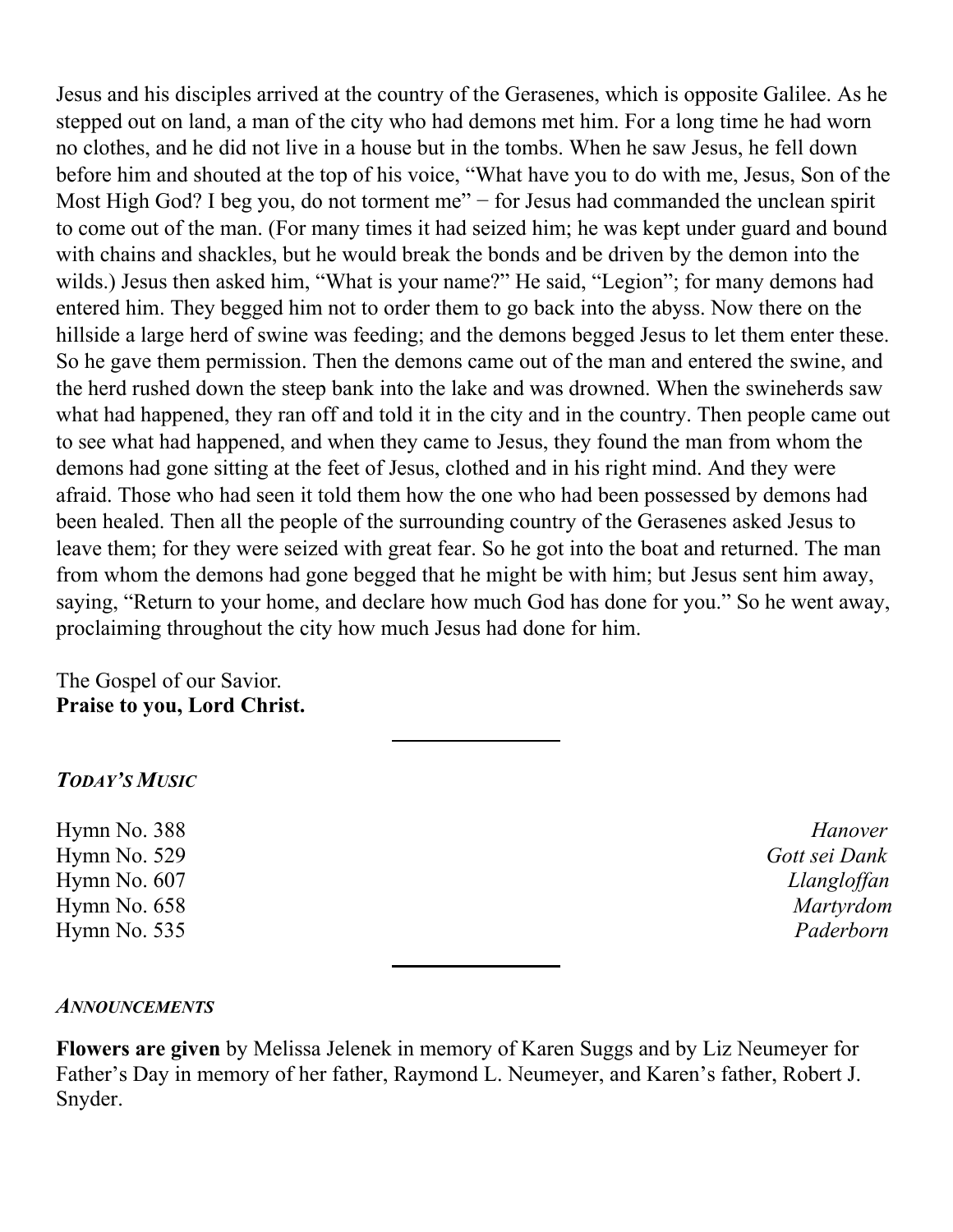## **Reminders TODAY:**

•Venture Crew, 2 p.m.

# **Reminders THIS WEEK:**

•Monday: St. Thomas Night Out 6 p.m. Moonraker

•Friday: Mass for Nativity of St. John the Baptist at noon in the chapel.

*Fr. Brian and John will be on vacation through June 22.* 

**We welcome Brooks Grantier** to the organ today as Dr. White is at the Association of Anglican Musicians conference.

**St. Thomas Booster Campaign:** Throughout June, the Stewardship and Fundraising Commission is asking parishioners to participate in this fundraising campaign to help bridge an expected \$20,000 budget deficit for 2022. You can make a new pledge, increase your pledge, or make a one-time gift. Online giving options are available. For more information, see the article in the NewSpirit or pick up a flyer at church.

**Parish Growth & Development** is seeking input and ideas to update our newcomer welcoming. Please submit your thoughts and ideas as well as your willingness to attend a onetime short brainstorming in person or via Zoom to Sue Shafe's vestry mailbox or [sueashafe@att.net](mailto:sueashafe@att.net) .

**Counters needed:** Please see Noreen Sidnam if you are interested in serving in this important ministry.

**St. Thomas Night Out** is June 20th at the Moonraker. Please let Noreen Sidnam know if you will be attending at (269) 965-4952.

**St. Mary's Circle** is collecting donations for Keegan Gregory who was in the Oxford school shooting. Donations to Karen Keese, please.

**Coffee Hour Volunteers** are needed for the summer. The sign-up sheet is in the parish hall.

**Next Sunday's Lessons**: 1 Kings 19:15-16,19-21; Psalm 16; Galatians 5:1,13-25; Luke 9:51-62

**For a listing of the coming week's activities see the yellow sheet in the hallway or check out our website at: www.StThomasBC.org.**